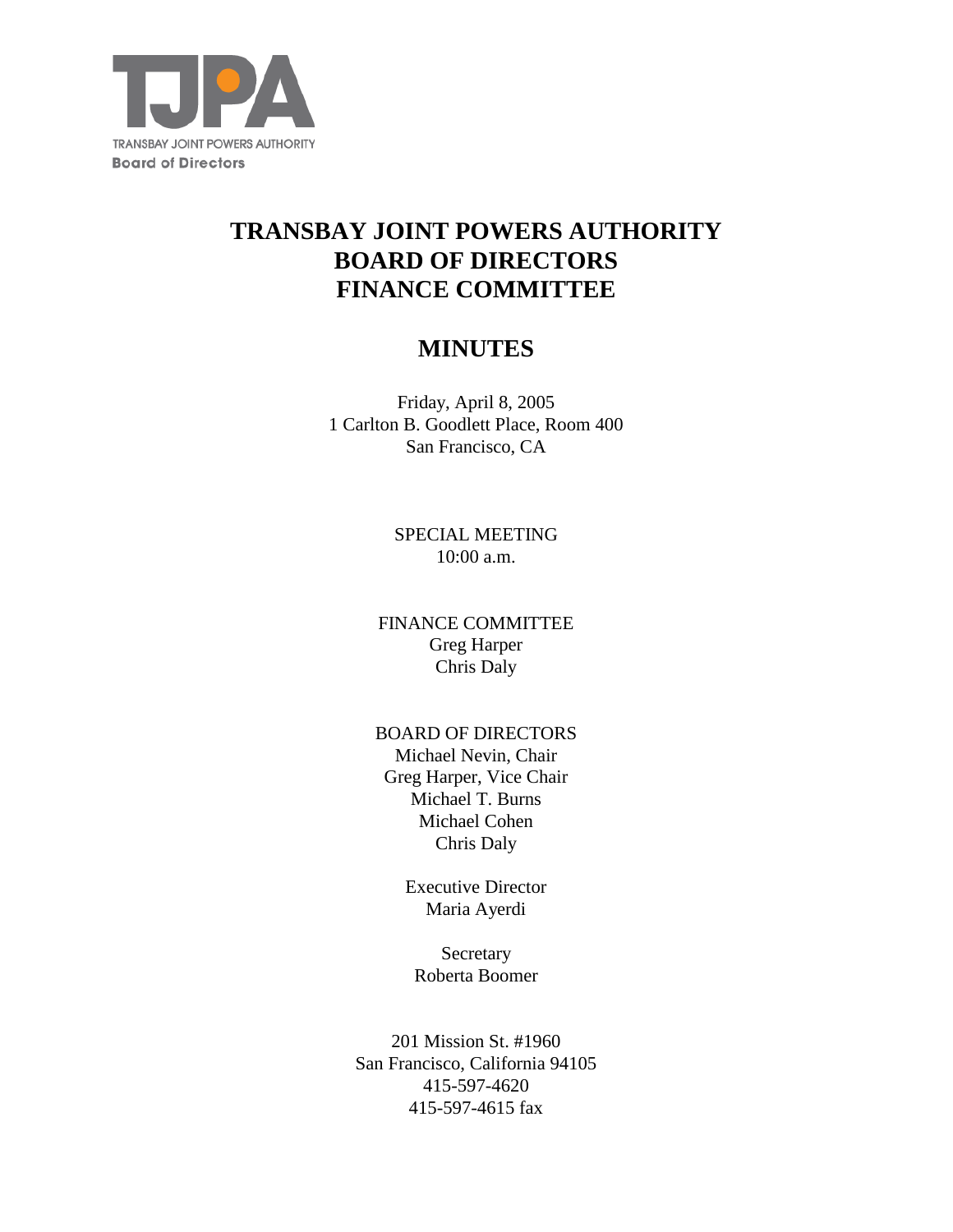

#### 10:00 - SPECIAL MEETING

### ORDER OF BUSINESS

1. Call to Order

Vice Chairman Harper called the meeting to order at 10:07 a.m.

2. Roll Call

 Present: Chris Daly Greg Harper

Also present: Michael Cohen

3. Public Comment

None.

#### THE FOLLOWING MATTERS BEFORE THE TRANSBAY JOINT POWERS AUTHORITY ARE RECOMMENDED FOR ACTION AS STATED BY THE EXECUTIVE DIRECTOR OR THE CHAIR.

### SPECIAL CALENDAR

4. Hearing to consider the Draft FY2005-06 budget, and possible recommendation for adoption by the full Board at the June meeting, following a public hearing in May.

Nancy Whelan, Transbay Financial Consulting, presented the first draft of FY06 budget. There will be a public hearing in May and the full board will consider the budget in June. This budget is linked to the TJPA Mission, Vision and Goals. It contains no significant changes to administrative expenses beyond the addition of a finance manager and someone to handle real estate. The budget anticipates continuation of existing contracts with Parsons and URS as well as other contracts such as public relations and legal services. Interagency agreements with the City and County of San Francisco, the Redevelopment Agency and CalTrain would continue. The full cost of Right of Way acquisition is not known at this time.

Director Harper noted that he recently became secretary of the Transportation Research Board that meets twice a year. He will be asking AC Transit for funds to attend those meetings but may come to the TJPA for the funds.

Director Harper noted that he fully expects Director Burns to ask what impact the environmental review would have on the budget when the budget is presented to the full Board. Staff would be